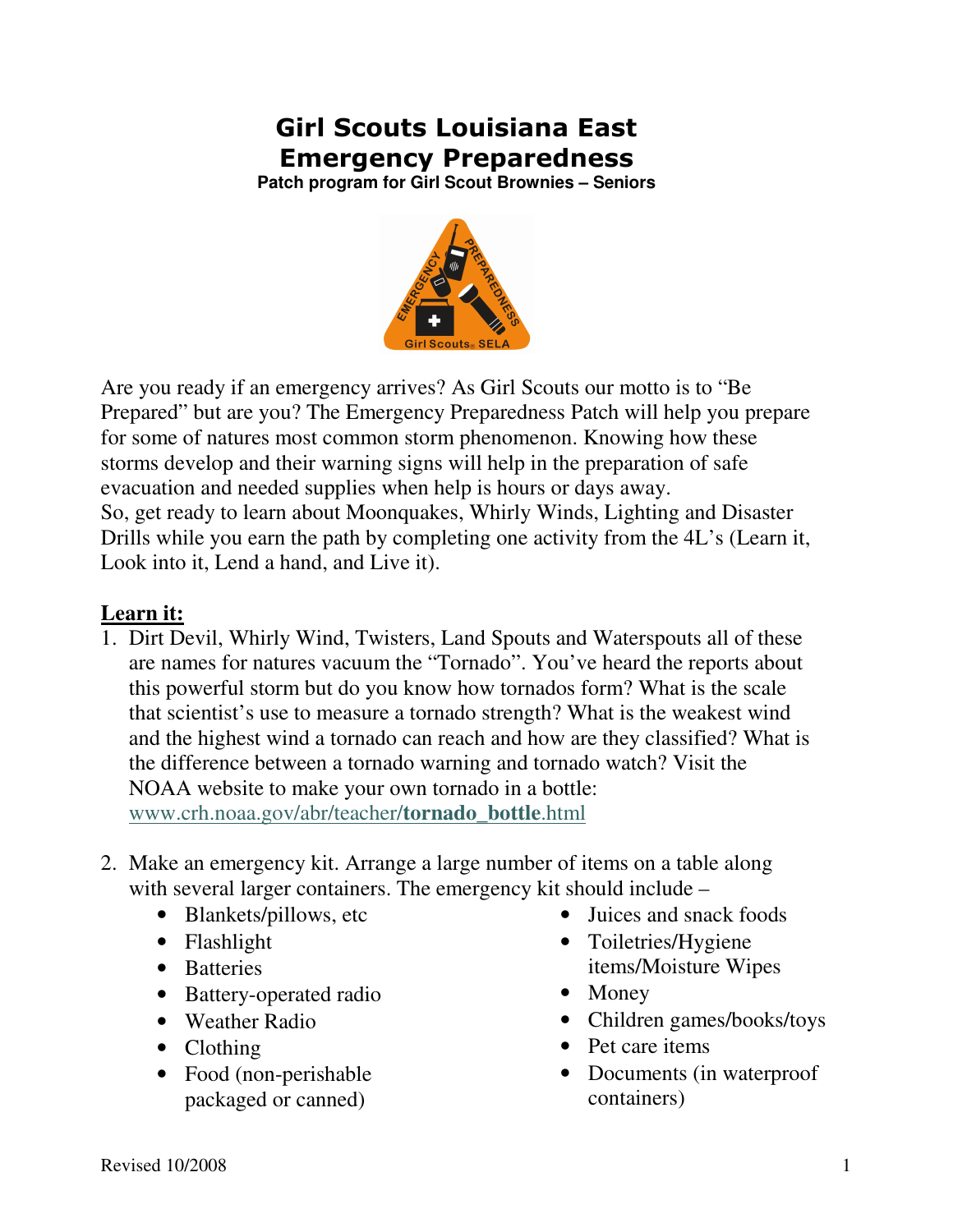- Can-opener (non-electric)
- First aid kit
- Rain gear
- Medicines
- Special items for babies, disabled, and the elderly
- Emergency phone numbers
- Paper/plastic plates & utensils
- Bottled water (at least a gallon per person for 3-7 days)
- Also have items you would include in a car emergency kit. Have the girls choose which items they would add to the kit and have them discuss why they chose their item.
- 3. Emergencies can happen at various places, such as a school, at home, your troop meeting site or at church. What you should do to prepare for an emergency in these different types of situations? Have your girls create a pamphlet with illustrations on how to prepare for one of their decided emergency situations.
- 4. Are you earthquake knowledgeable? What state(s) is/are the least and most earthquake prone? Expand your vocabulary by learning the following terms:
	- New Madrid Fault
	- San Andres Fault System
	- Pacific Ring of Fire
	- Pacific Plate
	- North American Plate
	- Seismographs
	- Seismic Waves
- Wasatch Range
- Seiche
- Hypocenter
- Epicenter
- Tsunami
- Moonquakes
- East African Rift System
- 5. Do you hear the rumbling in the distance or the see the flash light on the horizon? Natures' light show is arriving are you ready? Thunderstorms can bring a combination of weather phenomenon such as: tornadoes, lightning, strong winds, hail and flash floods. But lighting with its beautiful display of flashes can be deadly. According to the NOAA an average of 80 fatalities and up to 300 people are injured every year from lighting strikes. Test your girls lighting knowledge with the following questions:
	- Lighting never hits the same object twice. *False, lighting can hit the same spot*.
	- Don't take showers during a thunderstorm. *True, stay away from sinks and tubs and anything else wet that could conduct electricity*.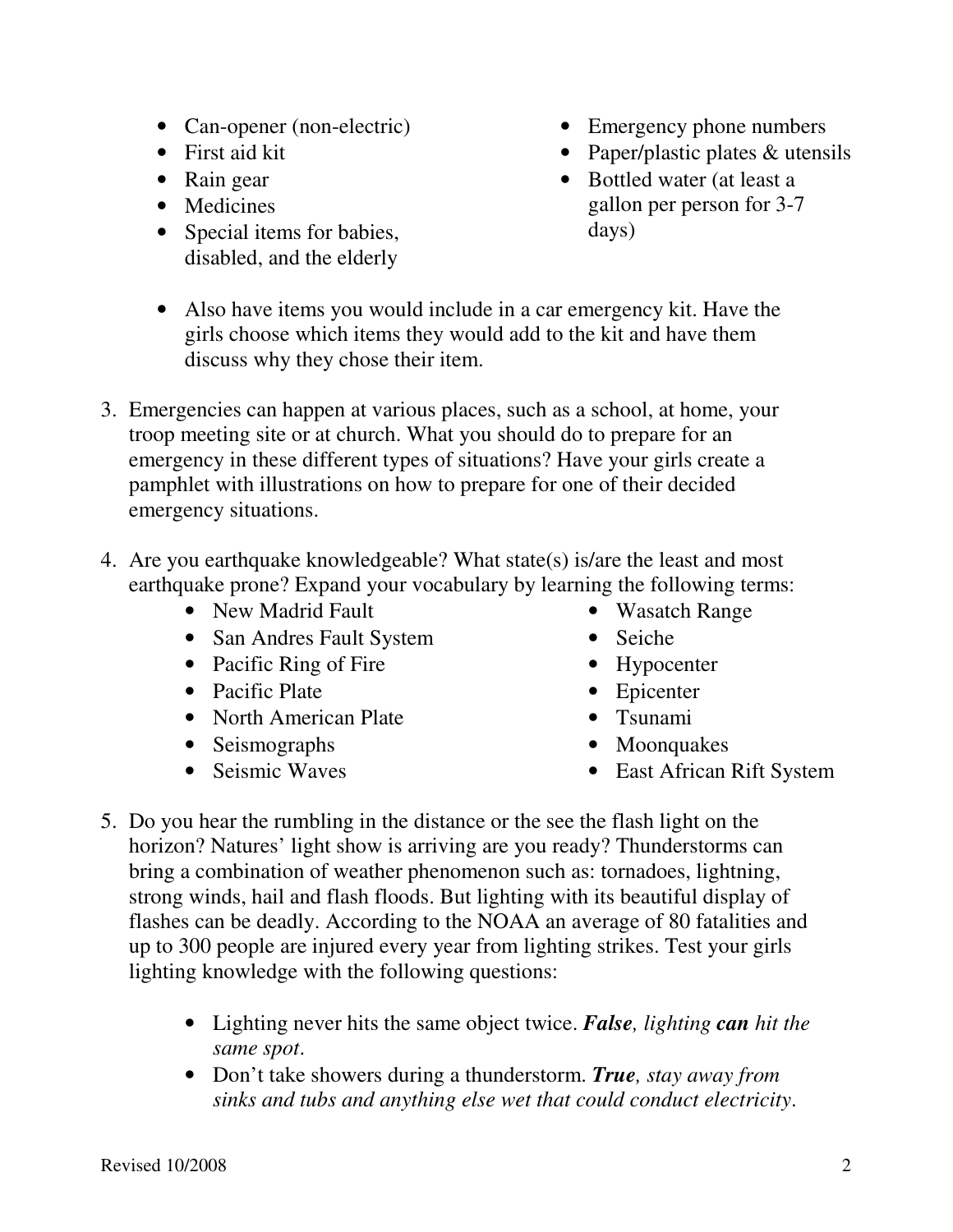- Rubber soled shoes or rubber car tires will ground you from the lighting. *False, rubber tires or soles offers no protection*
- Lighting strikes the highest objects. *True, lighting takes the shortest path.*
- If you hear thunder and see lighting at the same time the storm is right overhead. *True, count the number of seconds between flashes of lighting and thunder. Divide your answer by 5 to determine the distance to the lighting in miles.*
- Turn off all appliances including the TV and computer because lighting can follow the wires. *True, the surge and can crash your computer or short-out appliances.*
- Summer "Heat lighting" poses no threat. *False, the thunderstorm is just too far away for you to hear.*

### **Look into it:**

- 1. What is your evacuation route? If a flood, tornado, hurricane, or house fire was in your path do you have a plan route to escape? Many of the buildings we enter have evacuation routes posted by law so we can safely evacuate but what about your home or meeting place? Does your plan have special considerations for: small children, the elderly, pets and people with disabilities?
- 2. Smoke alarms save countless lives every year but what happens if you can't hear the alarm? Many smoke alarms we use in our homes make only audible loud beeping noises but there are some specially designed for people with hearing loss. Contact a local school, organization or therapist that works with people with hearing losses and find out what technology is used to alert people of a possible fire. For at least two days write in a journal or notebook how many smoke alarms you see in the buildings you enter and do they include technology to help those with disabilities.
- 3. Did you know that you can be living on an earthquake fault line? Earthquakes just don't happen in California and Alaska they happen all over the United States. Do a little detective work and find out if your town is sitting on a fault line, has had an earthquake or experienced aftershocks. Make an earthquake disaster kit to provide supplies for at least three days.
- 4. Have you noticed after a natural disaster some structures are heavily damaged while others have little to none? Could the buildings structural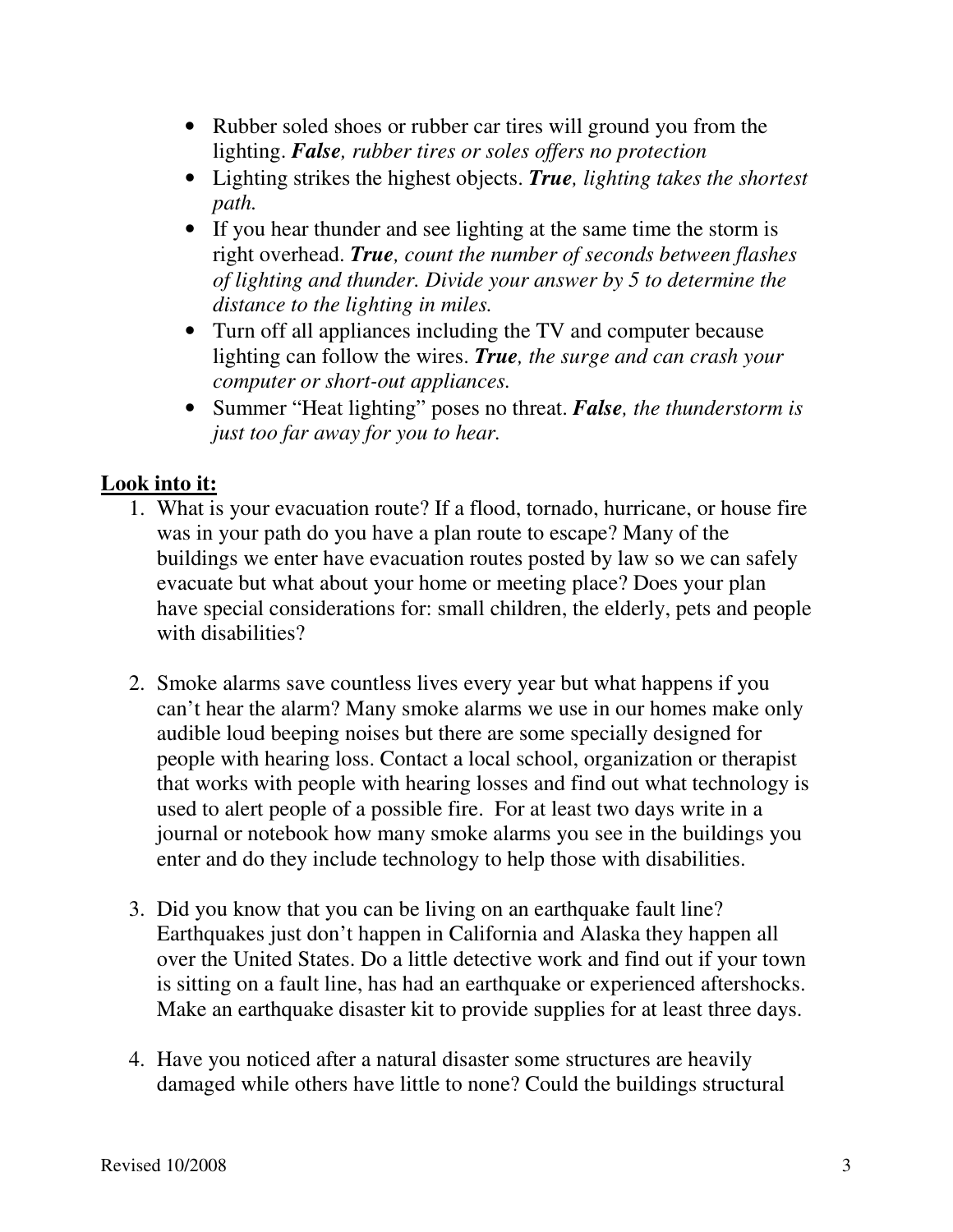design or building materials have something to do with it? Visit the following website at: http://mceer.buffalo.edu/education/k-12/exercises/struct.asp and design and construct your own buildings to withstand storm damage.

#### **Lend a hand:**

- 1. If your community doesn't have a plan for evacuations or disaster kits, write a letter with suggestions and plans for them.
- 2. Write and perform a skit for sister scouts or your community on emergency preparedness during a meeting or event. The skit should have a problem (for example, someone isn't sure how to prepare for an emergency) and a solution (a friend tells them about the emergency preparedness plan and where they can go for information.
- 3. Hold a contest with the theme "Emergency Preparedness". Have participants submit posters, poetry or essays. Ask local community leaders or emergency personnel (fireman, EMT, Red Cross, etc) to judge.
- 4. Create a skit telling the audience how to prepare for an emergency. Perform your skit for younger Girl Scouts or another youth group. Possibly record the performance to show future groups.

#### **Live it:**

- 1. Visit your local TV station and visit with the meteorologist on staff. Discuss how high and low pressure systems, troughs, warm and cold fronts, temperature, and air density affect the weather
- 2. Does your local university work with the National Weather Service or other disaster assistance agencies to report on weather phenomenon (tornadoes, hurricanes, tidal surges, lighting, tornadoes, avalanches, volcanic eruptions, earthquakes, etc) in your area? If so, arrange a visit to the department and take a tour of their facilities and learn about the equipment they use to measure and report their findings?
- 3. Attend an emergency preparedness class sponsored by your local Red Cross, Fire or Police Department, hospital or other local emergency assistance agencies. If possible participate in a emergency or disaster drill held in your area.